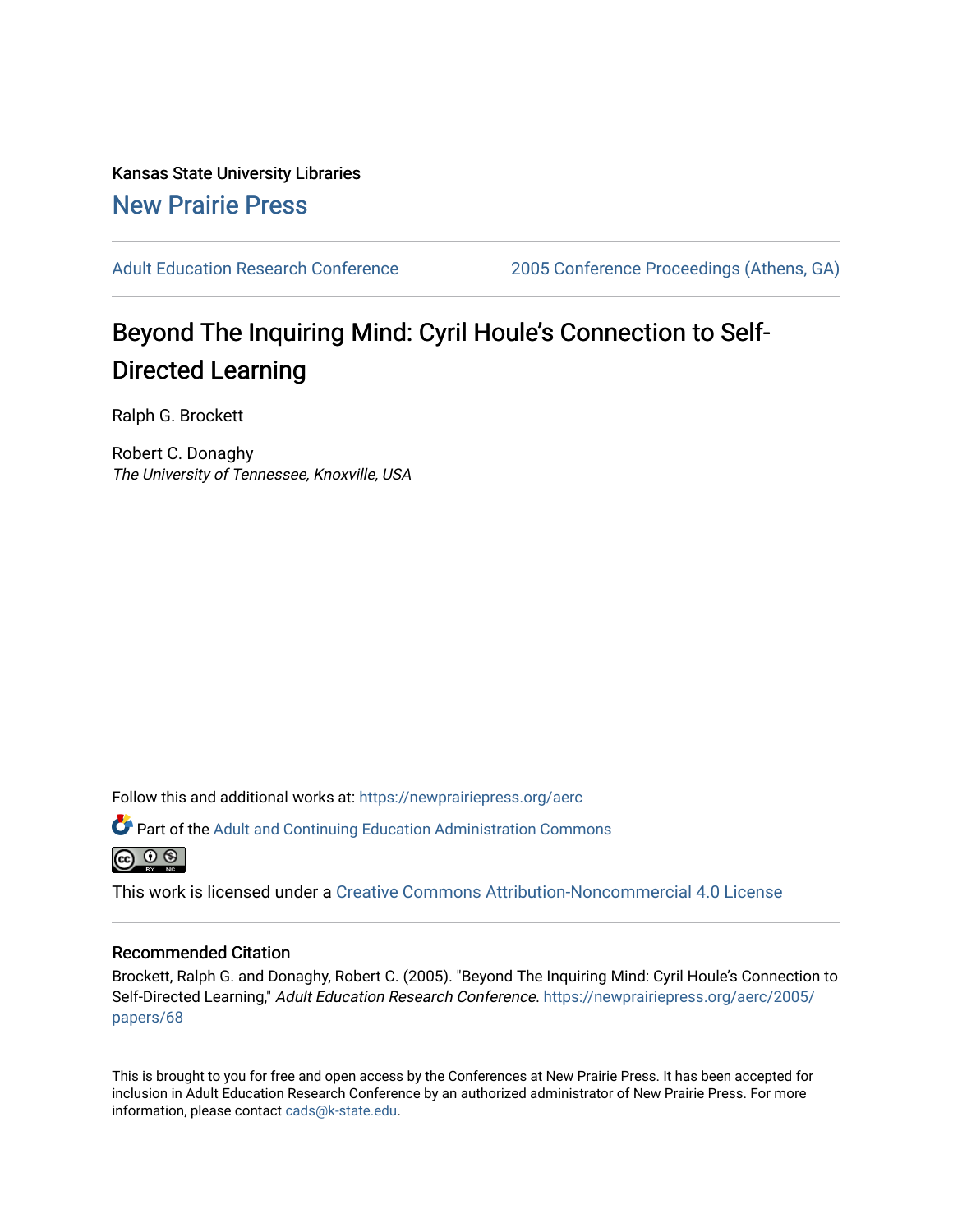## **Beyond The Inquiring Mind: Cyril Houle's Connection to Self-Directed Learning**  Ralph G. Brockett Robert C. Donaghy

The University of Tennessee, Knoxville, USA

**Abstract:** *This paper examines the early development of self-directed learning as an area of study and practice using Cyril Houle as the point of departure. Through a variety of sources, a perspective is offered on how self-directed learning gained a foothold as a viable area of inquiry in adult education.*

 Over the past four decades, self-directed learning (SDL) has emerged as one of the most influential areas of study and practice in adult education. However, little has been written about how this line of scholarship has evolved (Donaghy, 2005). Hiemstra (as cited in Donaghy, 2005) has suggested it is important to trace the evolution of scholarship in SDL through inquiry into the early writings in this area, focusing on when and from whom these early ideas emerged.

 Cyril Houle is frequently credited as having played a pivotal role in bringing self-directed learning to the forefront of the adult education field. Although he is not generally identified as a primary contributor to the area of self-directed learning, it can be argued that Houle influenced this line of inquiry in at least two ways: (a) through some of his own writings, especially the publication of *The Inquiring Mind* (1961/1993) and (b) through the work of two of his former students: Allen Tough and Malcolm Knowles. The purpose of this paper will be to examine the early development of self-directed learning as an area of study and practice using Houle as a point of departure. Through primary literature sources, secondary critiques and analyses, archival resources, and insights gained from interview data collected as part of a larger study (Donaghy, 2005), we hope to offer a perspective on how SDL gained a foothold as a viable area of inquiry in adult education. This paper is an expansion of an earlier presentation by the first author (Brockett, 2003), with subsequent research by both authors in the Syracuse University archives, and interview data collected by the second author (Donaghy, 2005) as part of a study on the evolution of scholarship in SDL.

### **Houle's Contributions to the Literature of Self-Directed Learning**

 Cyril Houle most likely did not set out to influence the study and practice of self-directed learning. Yet, in looking at his various writings, it is clear that Houle's contributions to this area were substantial. For instance, three decades ago in the first edition of *The Design of Education*, Houle (1972) defined adult education as follows:

Adult education is the process by which men and women (alone, in groups, or in institutional settings) seek to improve themselves or their society by increasing their skill, knowledge, or sensitiveness; or it is any process by which individuals, groups, or institutions try to help men and women improve in these ways. (p. 32)

 By including "individuals" and learning "alone" in his definition, Houle implied that selfdirected learning should be considered a viable aspect of adult education. This definition stands in stark contrast to others from that time, most notably Verner (1964) who described adult education as a "relationship between an educational agent and a learner in which the agent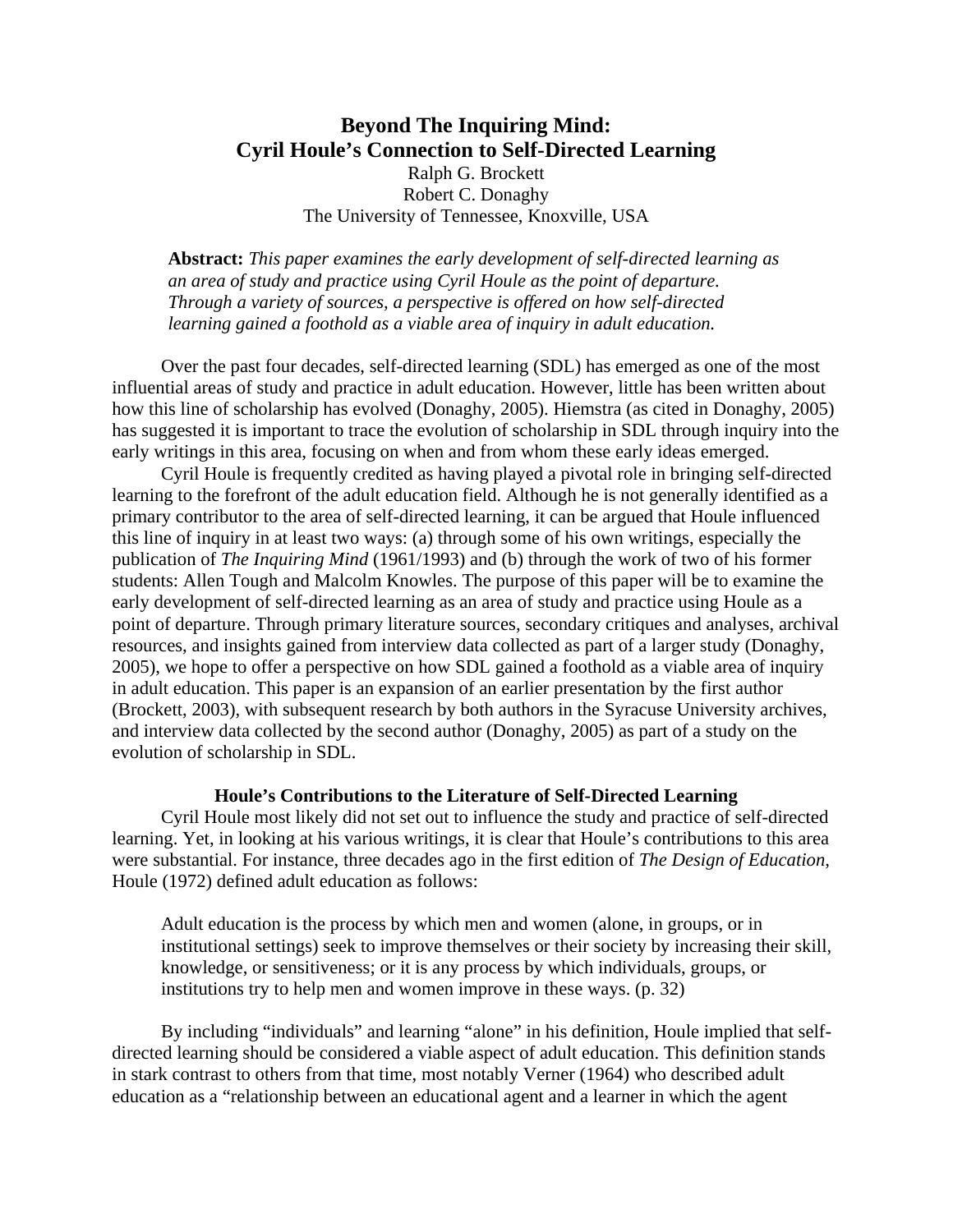selects, arranges, and continuously directs" (p. 32) the learning experience. Through his definition, Houle helped to create space for self-directed learning, as a legitimate form of adult education, although his actual use of the term "self-directed learning" was limited.

 Another way in which Houle contributed to self-directed learning was in his examination of external degree efforts (Houle, 1973). In this work, Houle addressed issues relative to increasing access to adult learning opportunities by trying to reach potential learners beyond a traditional higher education setting. Although he does not specifically address self-directed learning in this book, the notion of serving adult learners beyond higher education degree programs is similar to the argument that expanding the definition of an adult learner beyond the walls of traditional institutions recognizes a broader, more inclusive view of adult learning, which is borne out in later research by Allen Tough (1971; 1979) and the many scholars who followed in his line of inquiry.

 Still another contribution can be found in Houle's (1984) book, *Patterns of Learning*. In this book, which Houle (1992) later referred to as "a series of essays describing how individuals devise patterns of learning for themselves that change as they grow older" (p. 300), he uses biographical sketches to illustrate how adults adapt different patterns of learning. Examples of self-directed learning are found in the stories of Michel de Montaigne and Henry David Thoreau, as well as in a discussion of educational travel, using Florence, Italy as the illustration.

 But Houle's greatest influence on self-directed learning was actually earlier than any of these works. In *The Inquiring Mind*, Houle (1961/1993) described the results of a study he conducted through interviews with 22 active adult learners. He categorized these learners in three different ways based how they viewed the "purposes and values of continuing education" (p. 15): goal-oriented, activity-oriented, and learning-oriented. It was the latter of these groups that was of particular interest relative to self-directed learning. The learning-oriented adult was described as an adult who engages in learning purely for "the desire to know" (p. 25). Here, Houle draws parallels to self-directed learning. In the afterward to the 1988 reprinted edition of *The Inquiring Mind*, Houle noted that at the time of the book's publication, "the idea that men and women should assume responsibility for their own learning was tacitly accepted by most people", although the idea of studying this phenomenon was "greeted with apathy or scorn" (1961/1993, p. 89). The idea of self-directed learning, if not the actual term, was in Houle's mind when he conducted his seminal study and this research seems to have helped to "legitimize" self-direction as an area of research inquiry.

 Contrary to the belief that Houle (1961/1993) did not use actually use the term "selfdirected learning" at the time of his original research reported in *The Inquiring Mind*, there is evidence to the contrary. During separate visits to the Adult Education Collection at the Syracuse University Library, we uncovered information that may show a more direct connection of Houle's work than was previously suggested (for example, Brockett & Hiemstra, 1991; Guglielmino, 2002; Guglielmino, Long, & Hiemstra, 2004). Contained among Houle's papers in the Syracuse University manuscripts collection are notes that were utilized for thematizing the transcripts of the participants in *The Inquiring Mind* study. Many of the field notes are typed, while others contain hand-written notes. Because it is difficult to determine who wrote the field notes and when the hand-written comments were added to the typed notes, R. Hiemstra (personal communication with R.C. Donaghy, May 21, 2003) sent a copy of the information to Houle's son, David, for comment. This correspondence, according to Hiemstra, validated that the notes were actually in Houle's handwriting. However, since it is not possible to determine when these notes were added, it is important to interpret these hand-written comments with some degree of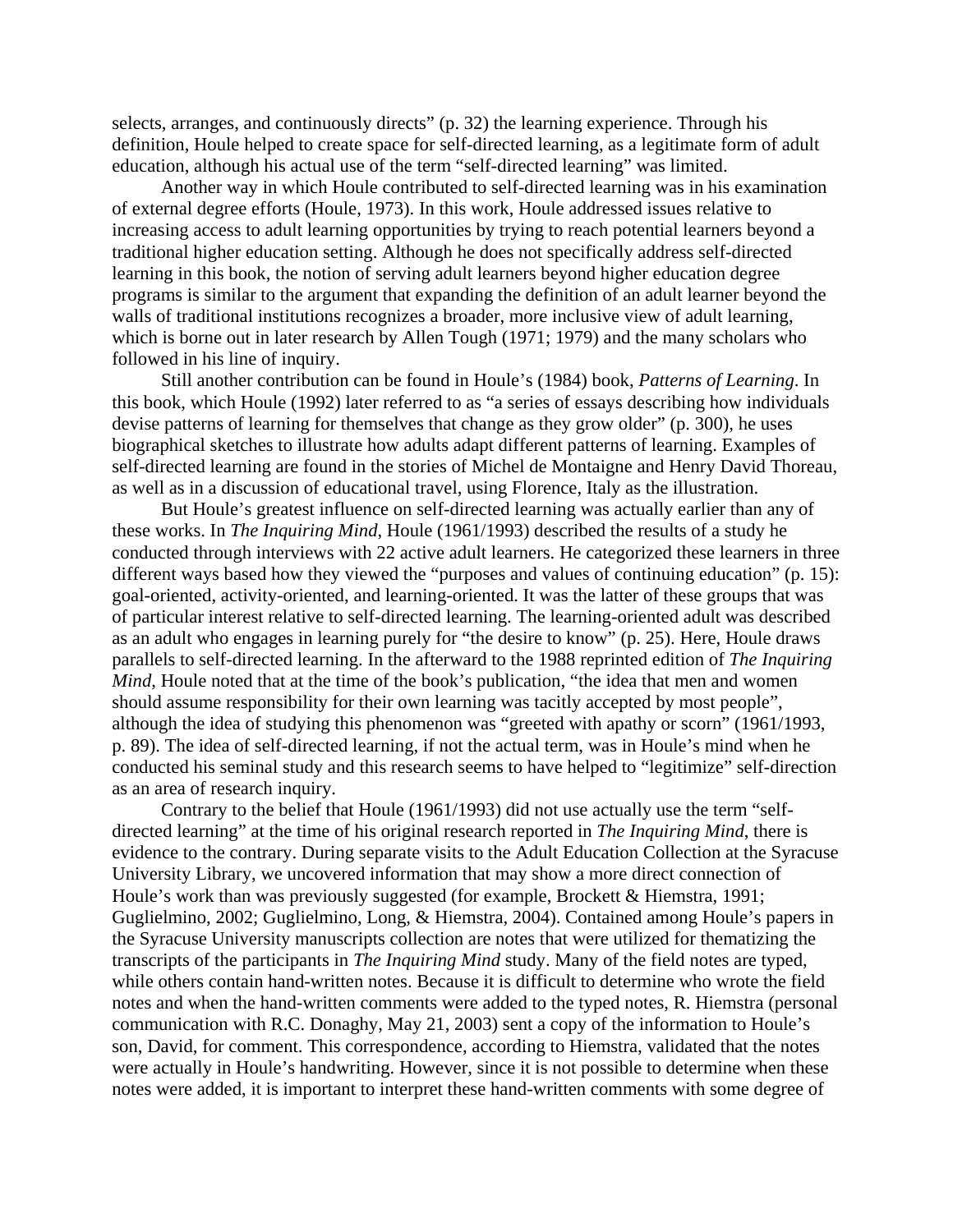caution. Though we do not have reason to believe otherwise, it is possible that these comments were added at a later date from when Houle originally completed the research for *The Inquiring Mind*.

 These notes indicate several points. First, Houle's (n.d.a) index for the audiotapes entitles the research as a "study of self-educating people" (p.1). Second, on some of the coding sheets for the study (Houle, n.d.b), the comment "how does the subject view himself as a self-directed learner" is typed at the top of each page. Furthermore, in quotes extracted from the field notes of the interviews, Houle ascertains, "Mrs. N rather clearly views herself as a self-directed learner" (p. 15). In another example, Houle says "Mr. O . . . . does not . . . have a fully mature conception of himself as a self-directed learner." Last, Houle says, "Mr. R has a very mature conception of himself as a self-directed learner." It is noteworthy that these comments provide evidence that connects the evolution of scholarship on SDL more directly to Houle's *The Inquiring Mind*, than was previously believed.

### **From Learning-Oriented to Self-Planned Learning**

 As was mentioned earlier, the second way in which Houle can be linked to SDL is through two of his doctoral graduates from the University of Chicago: Allen Tough and Malcolm Knowles. Allen Tough's involvement with self-directed learning was directly influenced by his study with Houle. During a recent interview conducted by Donaghy (2005), Tough stated that he was first introduced to the notion of self-directed learning in a program planning class he took with Houle. According to Tough, this class introduced him to "the concept of a 'learner learning something on his . . . [or] her own'" (Donaghy, 2005, p. 127). Tough acknowledged that this class with Houle was what initially gave him the idea for his dissertation. In describing his view of how Tough came to be involved with self-directed learning, Houle (1961/1993) reported that Tough read *The Inquiring Mind* and some of the 22 transcripts from the study and this reinforced "his conviction that an investigator could precisely analyze the self-directed learning actions of an individual" (p. 92). At the same time, however, Tough said that the actual inspiration behind his research on "self-planned learning" (Donaghy, 2005, p. 129) came from another of his professors, Phillip Jackson, who strongly encouraged him to pursue this study. The point here is that there is clear evidence of Houle's influence on Tough's thinking; but there were other sources of inspiration that may have been at least as strong as Houle's.

 Tough subsequently completed his doctoral dissertation on adult "self-teachers" (Tough, 1966) and, a few years later, his learning projects study (1971; 1979). Kasworm (1992), in offering an assessment of *The Adult's Learning Projects*, noted the shift Tough made from "selfteaching" to "self-planning" actually "incorporates a broader perspective of the adult learner's action and the learner's use of other resources" (p. 57). Numerous replications have generally supported Tough's major findings relative to *Adult's Learning Projects* and, to a large degree, set in motion a major line of scholarly inquiry in adult education.

 Like Tough, Malcolm Knowles was a student of Houle at the University of Chicago. Unlike Tough, however, Knowles had been considering issues, questions, and practices related to self-directed learning before Houle conducted his *Inquiring Mind* study. As early as 1950, Knowles made reference to self-direction. In his book, *Informal Adult Education*, Knowles described several assumptions underlying group-centered leadership. The second assumption reads as follows: "*Each individual has a fundamental urge to grow – to achieve greater maturity and self-direction*" (italics in original) (Knowles, 1950, p. 62). He continues by saying it is assumed "that individual growth will take place best in a group that is free from authoritarian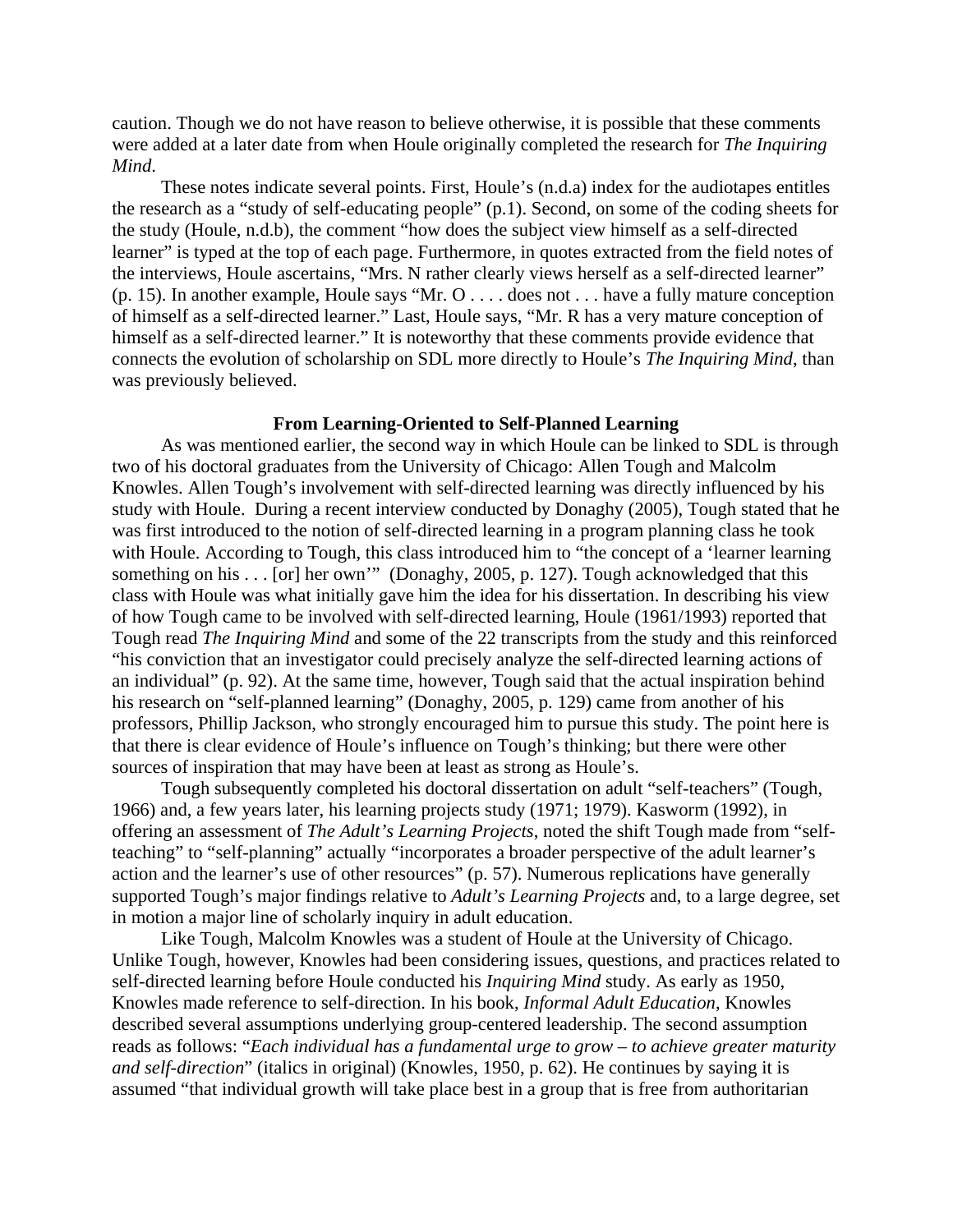control and maturely accepts responsibility for its own direction" (p. 62). While Knowles is writing specifically about group dynamics here, the notion of individual growth through selfdirection is central to the assumption.

 During the late 1950s, further signs of Knowles' interest in self-directed learning can be found. In an article published in the periodical, *The Church School*, Knowles (1959) stated that an adult is one who has matured "from dependency toward autonomy to the point that at least he makes his own decisions and faces their consequences" (p. 9) and that adults "are more capable [than children] of taking responsibility for planning their own learning experiences and they have more resources from which to contribute to the learning process itself" (p. 10). Knowles goes on to suggest this implies church programs for adults must be "person-centered rather than subjectcentered" (p. 10). Also, in a speech given in 1960 to the Council of Liberal Churches, Knowles (1960) discussed the movement from dependency to autonomy in the following way: "One of the central quests of [a person's] life is for increasing self-direction - - recognizing that the opposite of dependence in our complicated world may not be independence so much as self-directing interdependence" (p. 5).

 Although Knowles was at the University of Chicago several years earlier than Tough, and their time at Chicago did not overlap, the two educators seem to have held each other in high regard relative to their contributions to SDL. For example, during his interview with Tough, Donaghy (2005) reported that Tough gave credit to Knowles for his important contributions to SDL. Similarly, it appears that Tough's learning projects research had an influence on later writing by Knowles on self-direction. In a letter to Tough dated July 27, 1972, Knowles (1972) stated,

I had received a very pleasant sensation from my previous scanning of it [*The Adult's Learning Projects*], but when I really got into it today I found myself feeling really thrilled. It is a magnificent piece of work, and so well written. It greatly deepened my own insights into the nature of self-directed learning and made it more operational for me. Three years later, Knowles' (1975) own book, *Self-Directed Learning* was published.

#### **The Houle Connection: Its Place in the Literature of Self-Directed Learning**

 One way to assess the contributions of Houle, Knowles, and Tough is to look at how their works have been utilized by subsequent scholars in the area. Confessore and Confessore (1992) conducted a Delphi survey to determine "the most important published works that, in the panel's judgment, should be read at the outset of one's introduction to the field of adult self-directed learning" (p. 17). They found that the two highest ranked works were *The Adult's Learning Projects* and *The Inquiring Mind*. Knowles' *Self-Directed Learning* ranked fifth while Tough's (1978) article in *Adult Education* ranked eighth.

 More recently, we along with several colleagues conducted a content analysis of literature on self-directed learning appearing in 18 periodicals between 1980 and 1999 (Brockett et al., 2001). Building on this study, we subsequently conducted a citation analysis of the identified articles to determine which authors and which publications were most frequently cited in this literature (Donaghy, Robinson, Wallace, Walker, & Brockett, 2002). In this citation analysis, we found that Tough's *The Adult's Learning Projects* (1971; 1979) was the most frequently cited source on self-directed learning while Knowles' *Self-Directed Learning* (1975) and *The Modern Practice of Adult Education* (1970; 1980) were the 3rd and 4th most frequently cited sources, respectively. *The Inquiring Mind* was tied for 10th on the same list. Further analysis found that Tough and Knowles were the 3rd and 4th most frequently cited authors on self-direction, while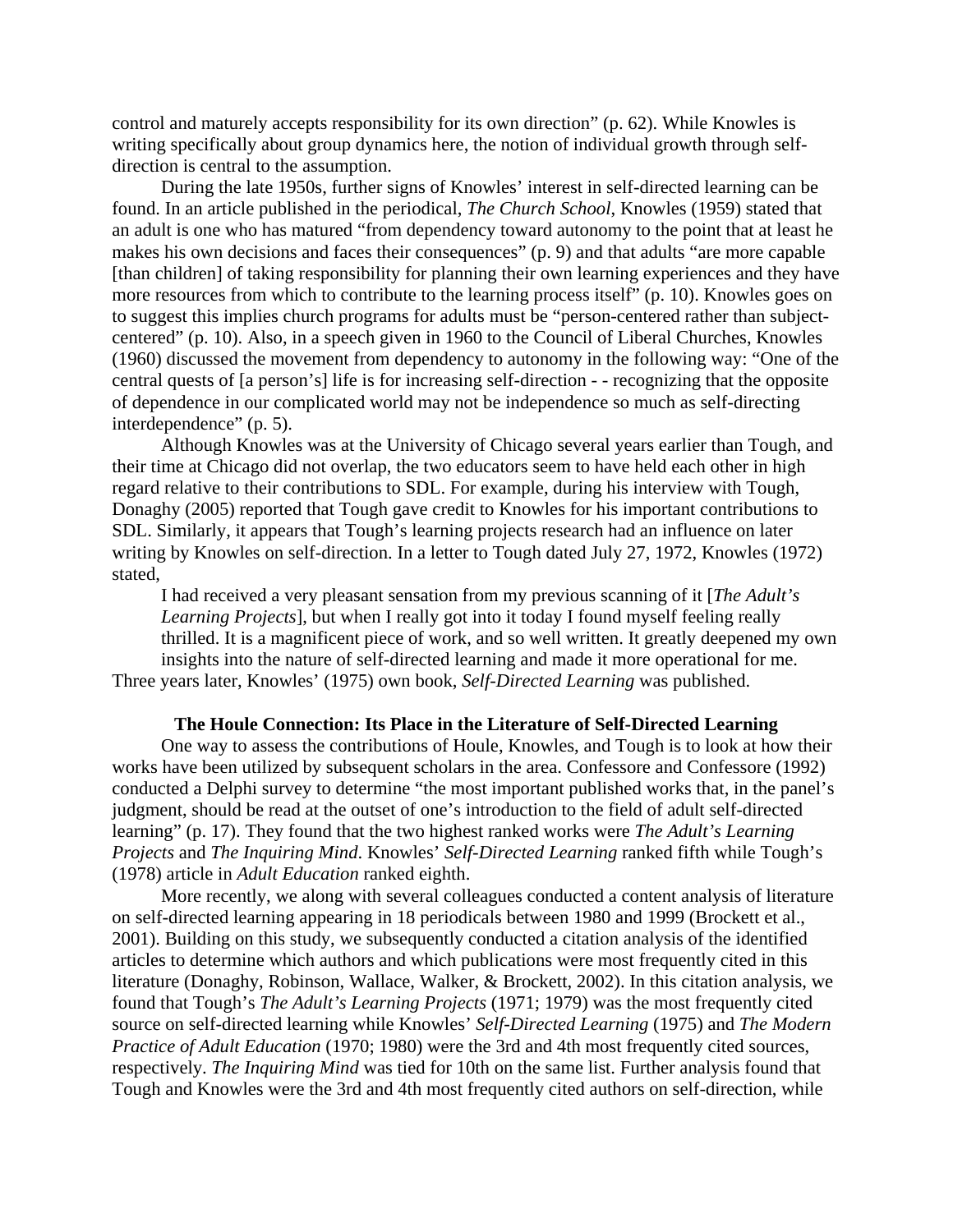Houle was 8th overall. This provides some evidence to support the impact that Houle, Knowles, and Tough had on subsequent scholarship in SDL.

#### **Some Next Steps**

 This paper has served as a starting point for looking at the evolution of scholarship in self-directed learning, by examining the contributions of one of the seminal figures in this line of inquiry. Future research could broaden this understanding. For example, it would be informative to complete a content analysis of adult education literature from 1900 to 1950, to determine the contributions of other scholars in the area of SDL (Hiemstra, as cited in Donaghy, 2005). Another idea is to "look at the work of Houle [and] Knowles . . . to determine their sources of information" (Donaghy, 2005, p. 186).

 In conclusion, it was our intention to show that Cyril Houle, Allen Tough, and Malcolm Knowles each played an important role in the development of self-directed learning research and practice by tracing the intellectual development of these individuals' work. Four and one-half decades after the publication of *The Inquiring Mind*, much more is known about self-directed learning and self-directed learners while research in this area continues on several fronts today. From the evidence we have presented, it is clear that Cyril Houle played a pivotal role in the establishment of this line of inquiry.

#### **References**

- Brockett, R. G. (2003, March). *Self-directed learning: The Houle connection*. Paper presented at the International Adult and Continuing Education Hall of Fame Conference, Norman, OK.
- Brockett, R. G., & Hiemstra, R. (1991). *Self-direction in adult learning: Perspectives on theory, research, and practice*. New York: Routledge.
- Brockett, R. G., Stockdale, S. L., Fogerson, D. L., Cox, B. F., Canipe, J. B., Chuprina, L. A., Donaghy, R. C., & Chadwell, N. E. (2001). *Two decades of self-directed learning: A content analysis.* Boynton Beach, FL: 14th International Self-Directed Learning Symposium. (ERIC Document Reproduction Service No. ED 449 348)
- Confessore, G. J., & Confessore, S. J. (1992). Selecting the key literature in self-directed learning. In G. J. Confessore & S.J. Confessore (Eds.), *Guideposts to self-directed learning: Expert commentary on essential concepts* (pp.12-22). King of Prussia, PA: Organization Design and Development, Inc.
- Donaghy, R. C. (2005). *"It permeates the whole fabric of your life": The experience of scholars who have studied self-directed learning*. Unpublished doctoral dissertation, The University of Tennessee, Knoxville.
- Donaghy, R. C., Robinson, M. G., Wallace, A. H., Walker, K., & Brockett, R. G. (2002, February). A citation analysis of literature on self-directed learning. Presented at the 16<sup>th</sup> International Self-Directed Learning Symposium, Boynton Beach, FL.
- Guglielmino, L. M. (2002). Le recherché sur L'autodirection dans l'apprentissage aux Etat-Unis [Research on self-direction in learning in the United States]. In A. Moisan & P. Carre (Eds.), *L'autoformation, fait social? Aspects historiques and sociologiques. Paris: L'Harmattan*. (Original work presented at the Second World Conference on Self-Learning, June 22, 2000, at the Conservatoire National des Arts et Métiers, Paris)
- Guglielmino, L. M., Long, H. B., & Hiemstra, R. (2004). Historical perspectives series: Selfdirection in learning in the United States. *International Journal of Self-Directed Learning,*